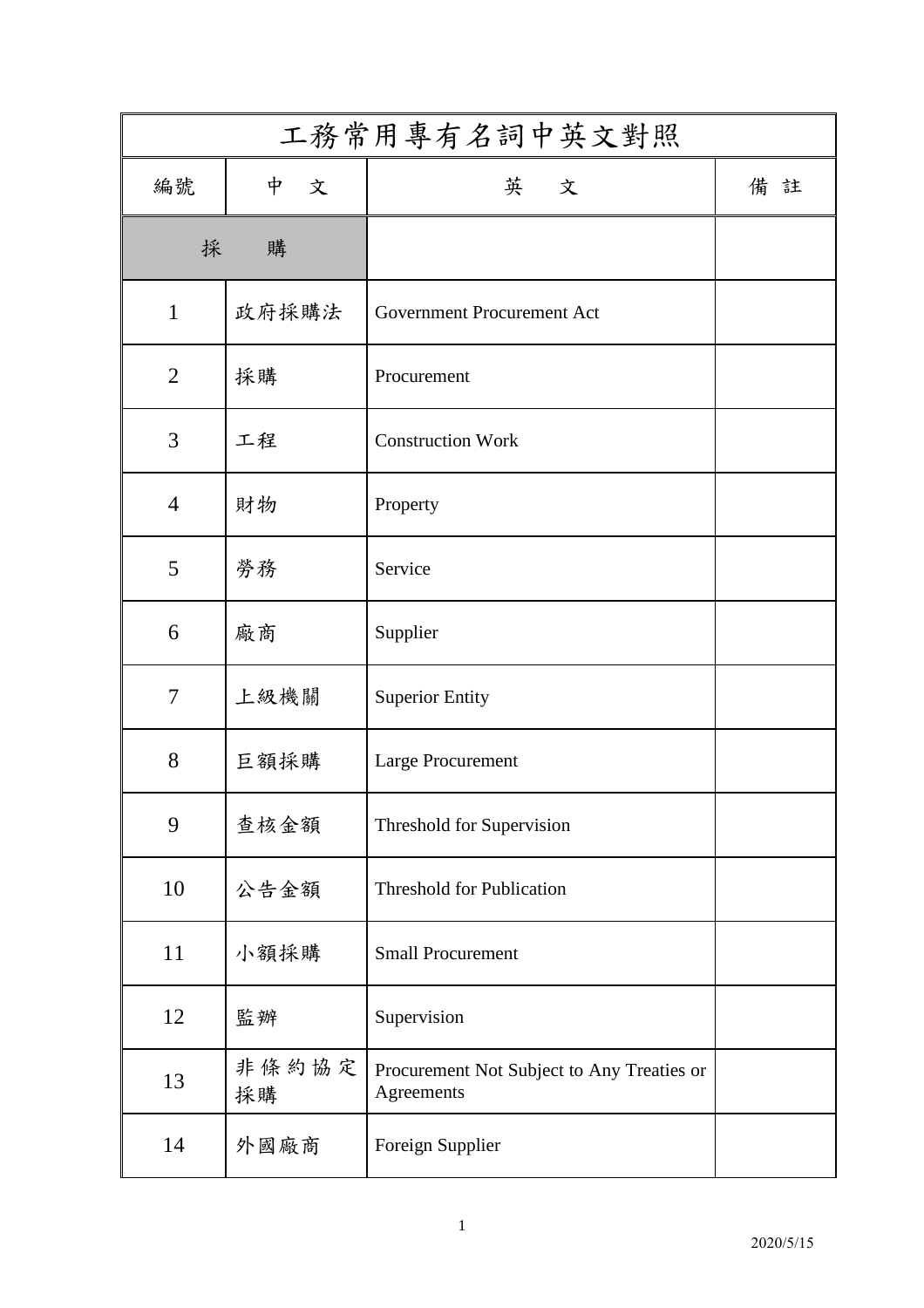| 工務常用專有名詞中英文對照 |              |                                            |    |
|---------------|--------------|--------------------------------------------|----|
| 編號            | 中<br>文       | 英 文                                        | 備註 |
| 15            | 公開招標         | <b>Open Tendering Procedures</b>           |    |
| 16            | 選擇性招標        | <b>Selective Tendering Procedures</b>      |    |
| 17            | 限制性招標        | <b>Limited Tendering Procedures</b>        |    |
| 18            | 專業服務         | <b>Professional Services</b>               |    |
| 19            | 技術服務         | <b>Technical Services</b>                  |    |
| 20            | 資訊服務         | <b>Information Services</b>                |    |
| 21            | 社會福利服<br>務   | <b>Social Welfare Services</b>             |    |
| 22            | 統包           | Turn-Key                                   |    |
| 23            | 共同投標         | Joint Tendering                            |    |
| 24            | 公告           | Notice of Invitation to Tender             |    |
| 25            | 等標期          | Time-Limit for Tendering                   |    |
| 26            | 押標金          | <b>Bid Bond</b>                            |    |
| 27            | 保證金          | <b>Guarantee Bond</b>                      |    |
| 28            | 採購金額         | <b>Procurement Value</b>                   |    |
| 29            | 銀行書面連<br>帶保證 | Bank's Written Joint and Several Guarantee |    |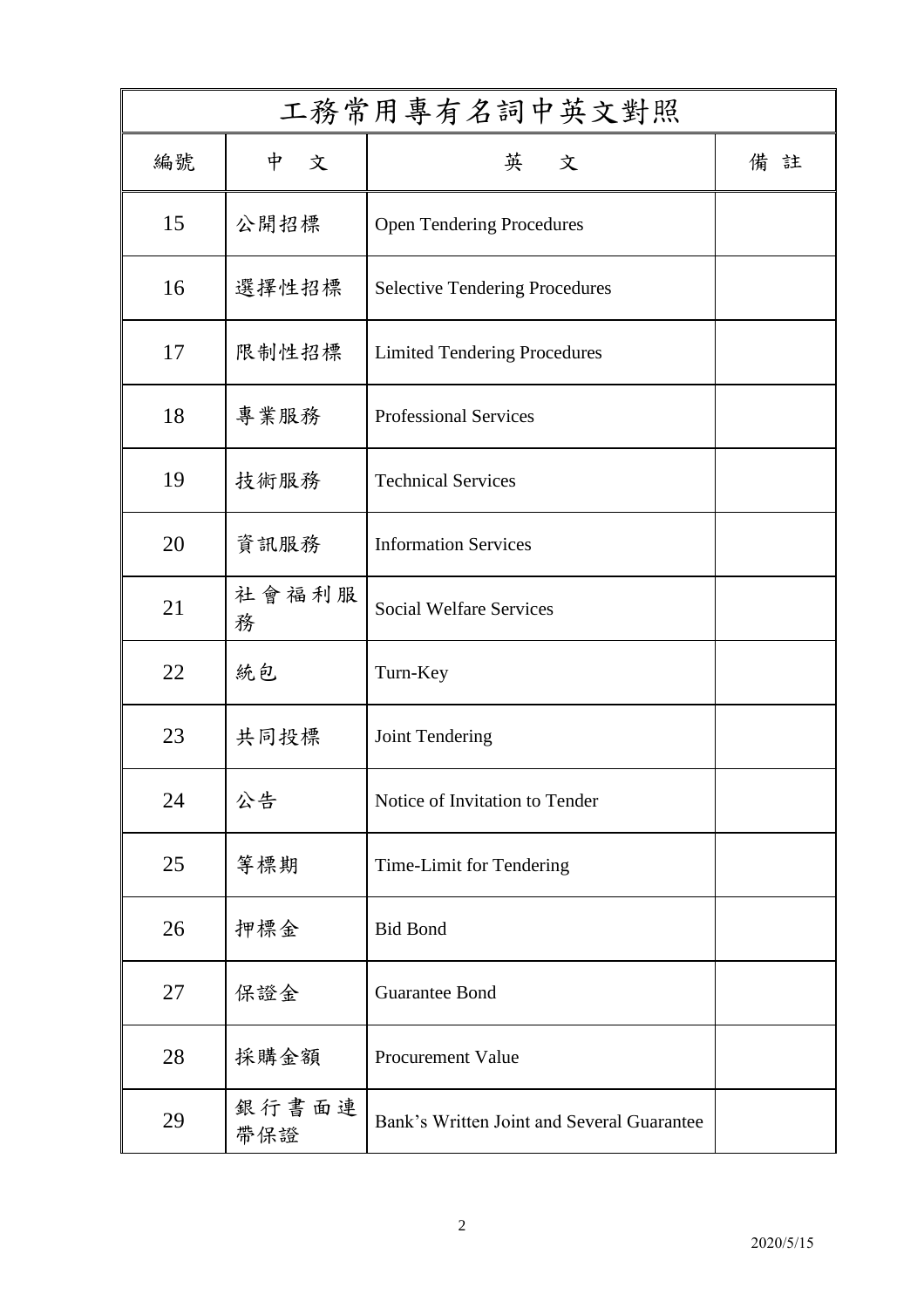| 工務常用專有名詞中英文對照 |            |                                                                                         |        |
|---------------|------------|-----------------------------------------------------------------------------------------|--------|
| 編號            | 中<br>文     | 英 文                                                                                     | 備<br>註 |
| 30            | 技術標審查      | <b>Review on Technical Proposal</b>                                                     |        |
| 31            | 授權書        | Power of Attorney                                                                       |        |
| 32            | 補充規定       | Addendum                                                                                |        |
| 33            | 預付款        | <b>Advance Payment</b>                                                                  |        |
| 34            | 招標文件       | <b>Tender Documentation</b>                                                             |        |
| 35            | 投標文件       | Tender                                                                                  |        |
| 36            | 投標須知       | <b>Instruction to Tenderers</b>                                                         |        |
| 37            | 採購標的       | Subject of Procurement                                                                  |        |
| 38            | 書面密封       | In Writing and Sealed                                                                   |        |
| 39            | 無廠商投標      | No Tender                                                                               |        |
| 40            | 無合格標       | Tenders Submitted Have Been Not in<br>Conformity with the Requirements in the<br>Tender |        |
| 41            | 同等品        | Equivalent                                                                              |        |
| 42            | 預估需用金<br>額 | <b>Estimated Amount</b>                                                                 |        |
| 43            | 預算金額       | <b>Budget Amount</b>                                                                    |        |
| 44            | 預計金額       | <b>Estimated Value of Contract Award</b>                                                |        |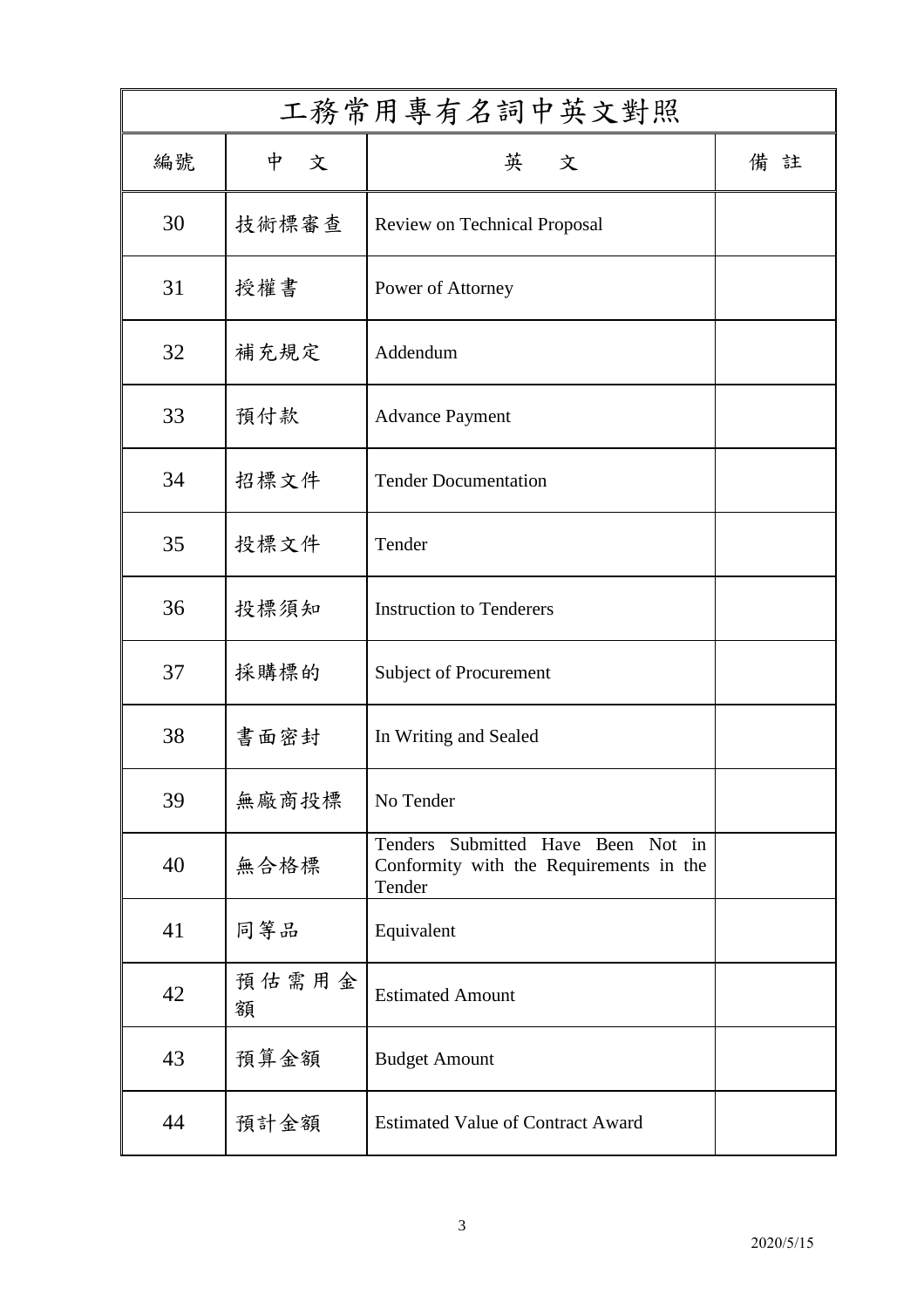| 工務常用專有名詞中英文對照 |              |                                                                       |        |
|---------------|--------------|-----------------------------------------------------------------------|--------|
| 編號            | 中<br>文       | 英 文                                                                   | 備<br>註 |
| 45            | 公告日          | Date of Publishing a Notice                                           |        |
| 46            | 邀標日          | Date of Inviting Suppliers to Tender                                  |        |
| 47            | 優良廠商         | <b>Outstanding Supplier</b>                                           |        |
| 48            | 廠商申請釋<br>疑期限 | <b>Question Deadline</b>                                              |        |
| 49            | 截標期限         | Tender Obtaining and Delivering Deadline                              |        |
| 50            | 採購案號         | <b>Procurement Identification</b>                                     |        |
| 51            | 機關答復期<br>限   | <b>Reply Deadline</b>                                                 |        |
| 52            | 報價單          | Quotation                                                             |        |
| 53            | 資源統計表        | <b>Resource Sheet</b>                                                 |        |
| 54            | 預算書          | <b>Budget</b>                                                         |        |
| 55            | 招標           | <b>Invitation to Tender</b>                                           |        |
| 56            | 領標           | <b>Tender Obtaining</b>                                               |        |
| 57            | 保證金          | Bond                                                                  |        |
| 58            | 同業共同投<br>標   | Joint Tendering by Suppliers of the Same<br>Line of Business          |        |
| 59            | 異業共同投<br>標   | Joint Tendering by Suppliers of Different<br><b>Lines of Business</b> |        |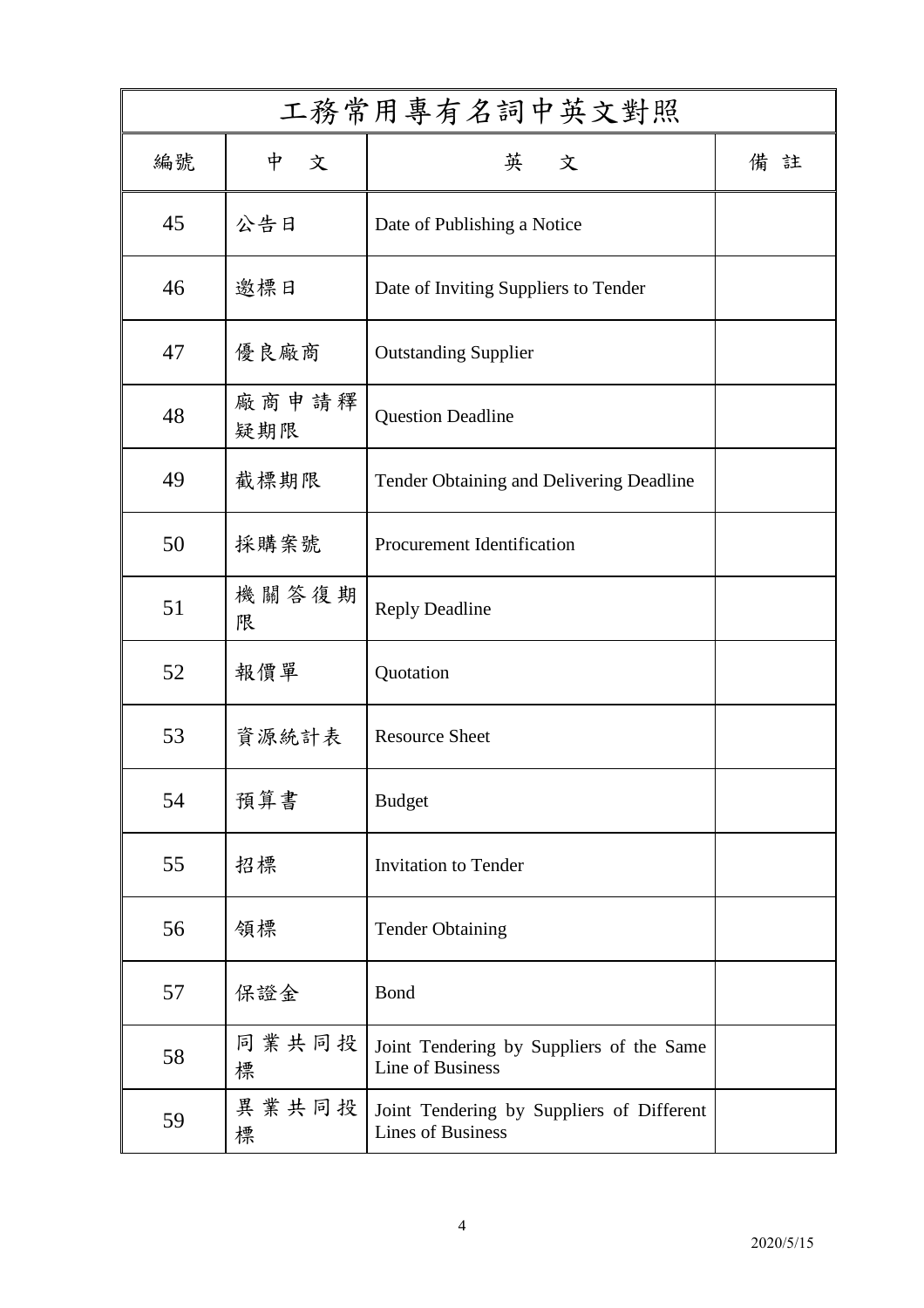| 工務常用專有名詞中英文對照 |        |                                       |        |
|---------------|--------|---------------------------------------|--------|
| 編號            | 中<br>文 | 英 文                                   | 備<br>註 |
| 60            | 智慧財產權  | <b>Intellectual Property Right</b>    |        |
| 61            | 招標公告   | <b>Tender Issue Announcement</b>      |        |
| 62            | 投標廠商   | Tenderer                              |        |
| 63            | 國際標準   | <b>International Standards</b>        |        |
| 64            | 國家標準   | <b>National Standards</b>             |        |
| 65            | 替代方案   | Alternative                           |        |
| 66            | 設計競賽   | Design Contest                        |        |
| 67            | 開標日期   | <b>Tender Opening Date</b>            |        |
| 68            | 投標金額   | <b>Tender Amount</b>                  |        |
| 69            | 底價金額   | <b>Authorized Base Price</b>          |        |
| 70            | 決標金額   | <b>Tender Awarding Price</b>          |        |
| 71            | 標價     | <b>Bid Price</b>                      |        |
| 72            | 得標廠商   | <b>Winning Tenderer</b>               |        |
| 73            | 決標公告   | <b>Publication Of Tender Awarding</b> |        |
| 74            | 開標     | <b>Tender Opening</b>                 |        |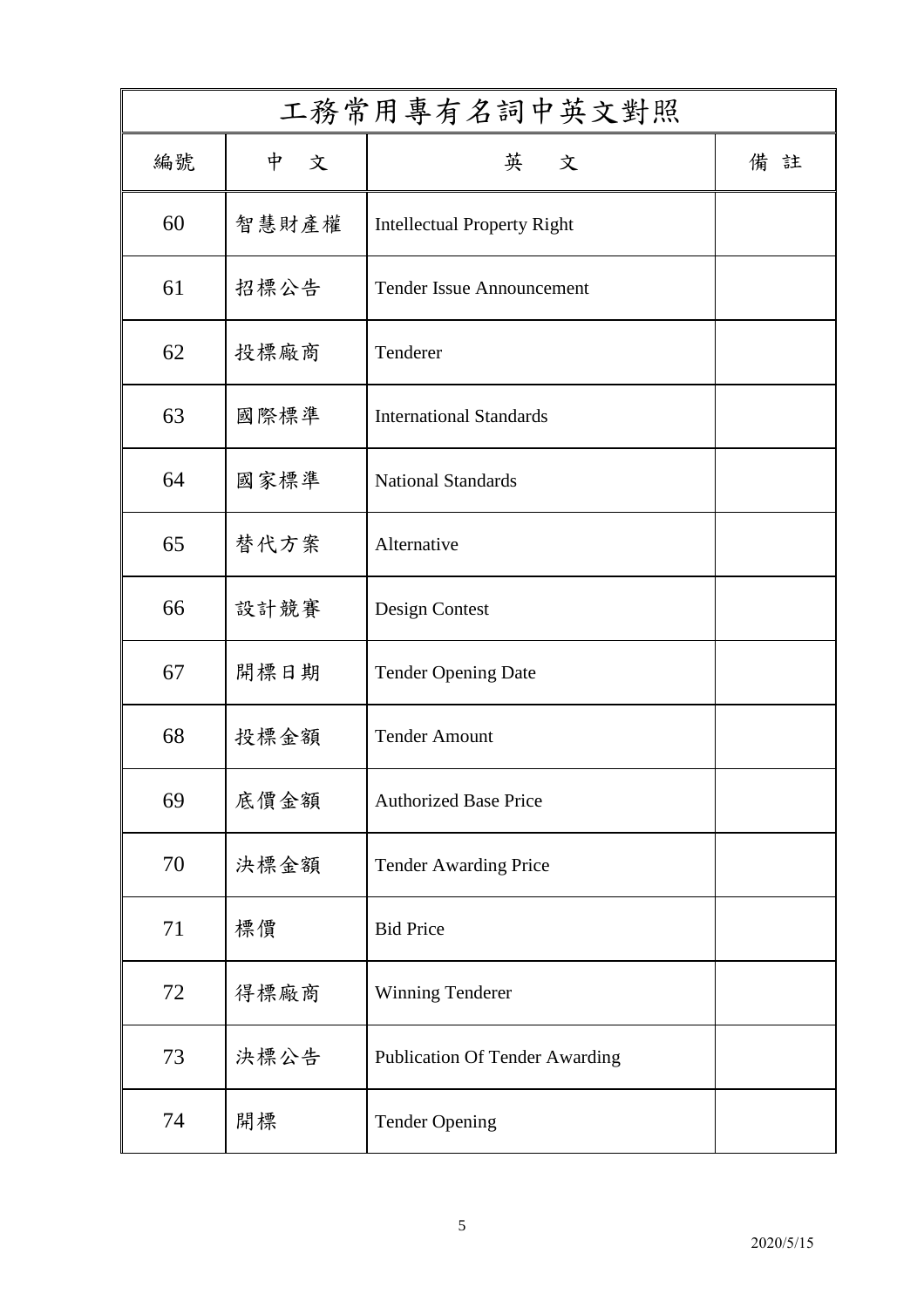| 工務常用專有名詞中英文對照 |            |                                                                                                          |     |
|---------------|------------|----------------------------------------------------------------------------------------------------------|-----|
| 編號            | 中<br>文     | 英 文                                                                                                      | 備 註 |
| 75            | 決標         | <b>Award of Contract</b>                                                                                 |     |
| 76            | 決標日期       | <b>Tender Awarding Date</b>                                                                              |     |
| 77            | 決標原則       | Principles of Contract Award                                                                             |     |
| 78            | 異質採購       | of<br>Procurement<br>Construction<br>Work,<br>and Services<br>with<br>Different<br>Property<br>Qualities |     |
| 79            | 受理異議機<br>關 | <b>Protest Entity</b>                                                                                    |     |
| 80            | 申訴調解機<br>關 | <b>Complain Settlement Entity</b>                                                                        |     |
| 81            | 契約         | Contract                                                                                                 |     |
| 82            | 契約書主文      | Agreement                                                                                                |     |
| 83            | 契約變更       | <b>Contract Change Order</b>                                                                             |     |
| 84            | 契約價格       | <b>Contract Price</b>                                                                                    |     |
| 85            | 轉包         | <b>Contract Assignment</b>                                                                               |     |
| 86            | 分包         | Subcontracting                                                                                           |     |
| 87            | 履約期限       | <b>Contract Completion Date</b>                                                                          |     |
| 88            | 簽約日期       | <b>Contract Signing Date</b>                                                                             |     |
| 89            | 契約編號       | <b>Contract Number</b>                                                                                   |     |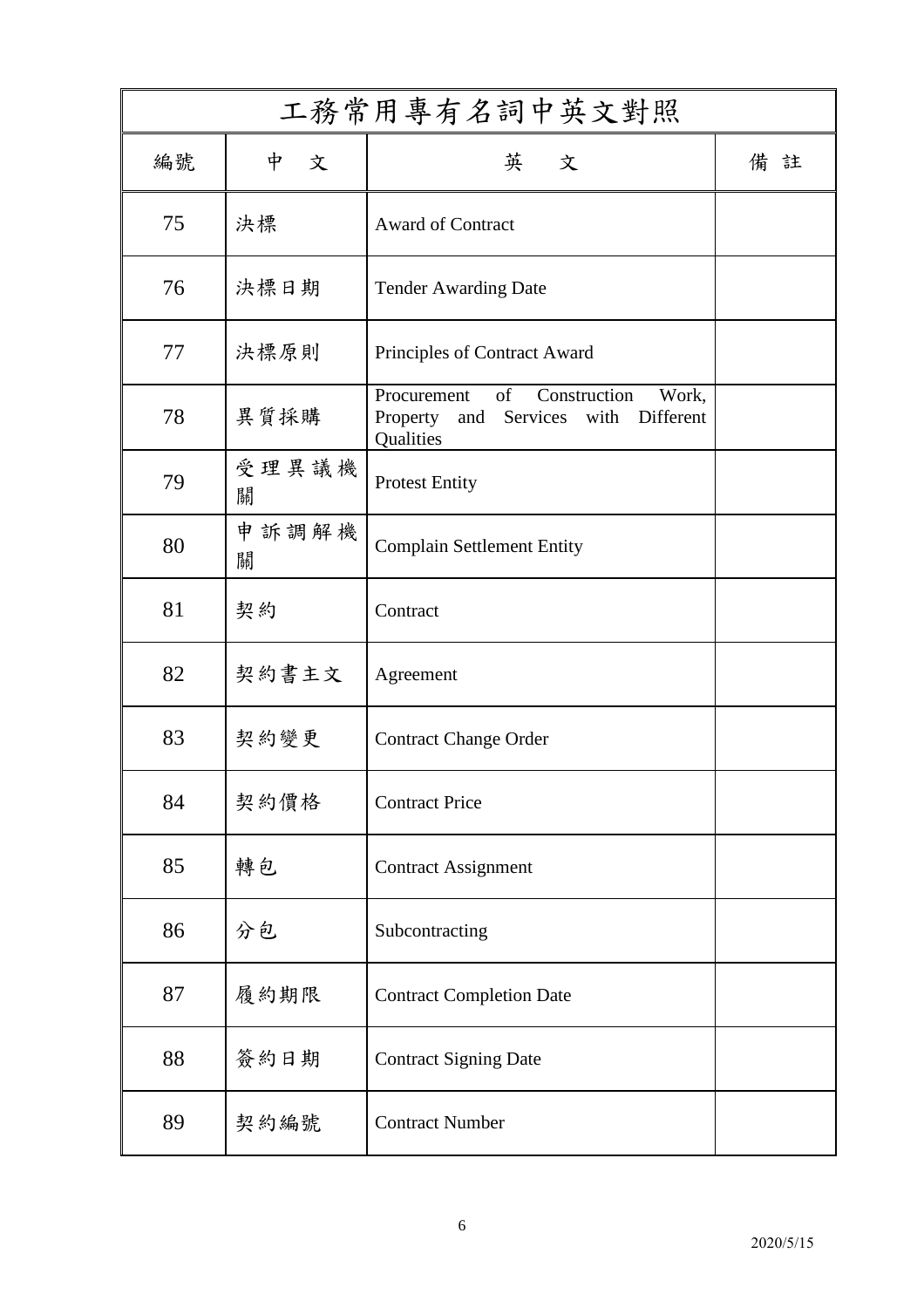| 工務常用專有名詞中英文對照  |                     |                                                   |    |
|----------------|---------------------|---------------------------------------------------|----|
| 編號             | 中<br>文              | 英 文                                               | 備註 |
| 90             | 共同供應契<br>約          | <b>Inter-Entity Supply Contract</b>               |    |
| 91             | 採購之文件               | <b>Procurement Documents</b>                      |    |
| 92             | 採購人員                | <b>Procurement Personnel</b>                      |    |
| 93             | 最低標                 | Lowest Tender                                     |    |
| 94             | 最高標                 | Highest Price Tender                              |    |
| 95             | 最有利標                | The Most Advantageous Tender                      |    |
| 96             | 複數決標                | Multiple Award                                    |    |
| 品              | 管                   |                                                   |    |
| $\mathbf{1}$   | 三級品管制<br>度          | Three-Level Quality Management System             |    |
| $\overline{2}$ | 施工查核                | <b>Construction Inspection</b>                    |    |
| 3              | 施工查核小<br>組          | <b>Construction Inspection Unit</b>               |    |
| $\overline{4}$ | 施工執行資<br>料表         | <b>Construction Execution Form</b>                |    |
| 5              | 查核紀錄表               | <b>Inspection Record Form</b>                     |    |
| 6              | 查核品質缺<br>失扣點紀錄<br>表 | Point Deduction Record Form of Quality<br>Defects |    |
| $\overline{7}$ | 查核缺失改<br>善情形報告      | <b>Improvement Report of Quality Defects</b>      |    |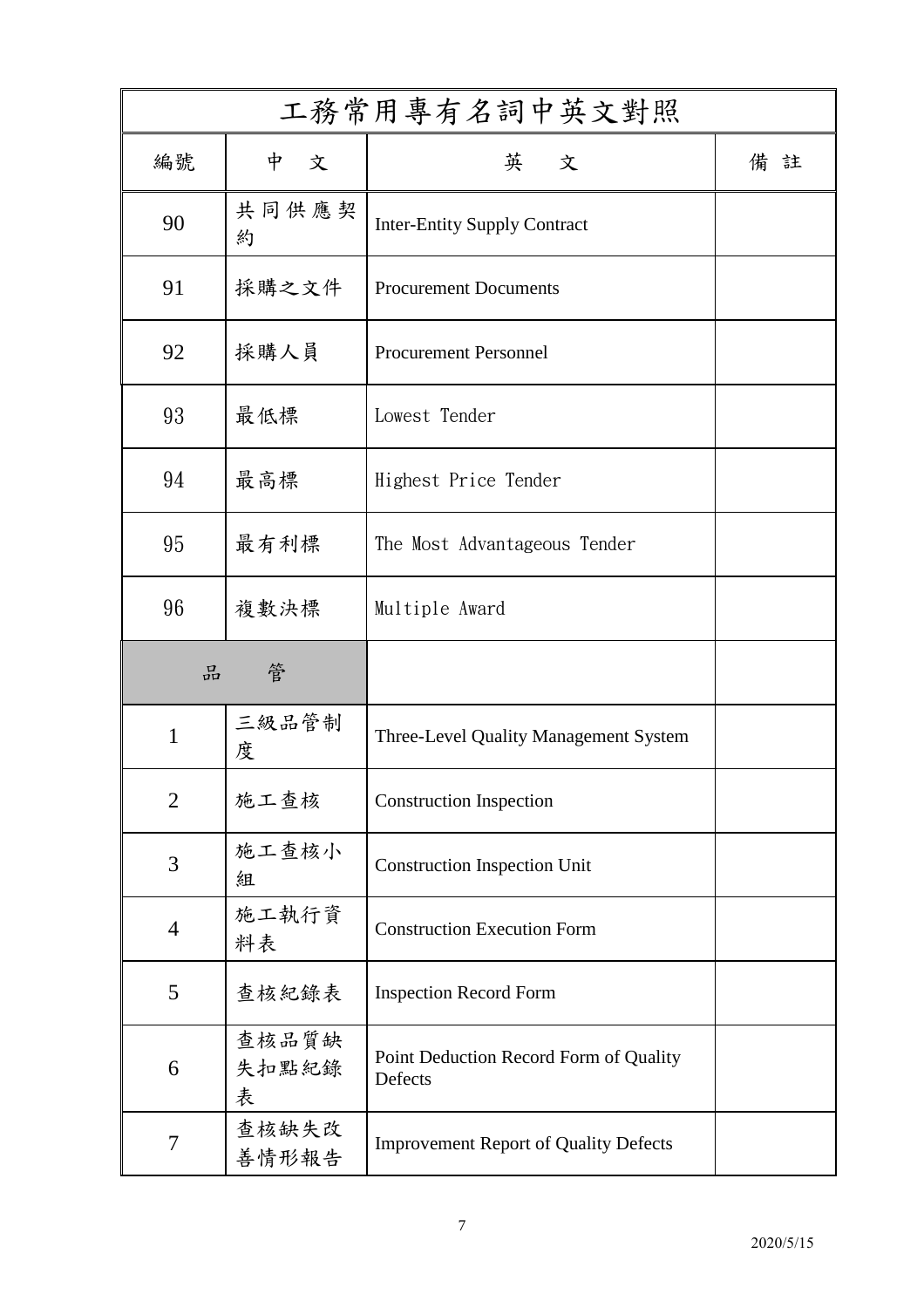| 工務常用專有名詞中英文對照 |              |                                                |    |
|---------------|--------------|------------------------------------------------|----|
| 編號            | 中<br>文       | 英 文                                            | 備註 |
| 8             | 品質保證         | <b>Quality Assurance</b>                       |    |
| 9             | 施工督導         | <b>Construction Supervision</b>                |    |
| 10            | 施工督導小<br>組   | <b>Construction Supervision Unit</b>           |    |
| 11            | 督導紀錄表        | <b>Supervision Record Form</b>                 |    |
| 12            | 監造計畫         | <b>Supervision Plan</b>                        |    |
| 13            | 監造組織         | Supervision Organization                       |    |
| 14            | 檢驗停留點        | Inspection Hold Point                          |    |
| 15            | 品質查證         | <b>Quality Verification</b>                    |    |
| 16            | 品質管制(品<br>管) | Quality Control(QC)                            |    |
| 17            | 品質計畫         | <b>Quality Plan</b>                            |    |
| 18            | 品管組織         | <b>Quality Organization</b>                    |    |
| 19            | 品質管理人<br>員   | <b>Quality Control Personnel</b>               |    |
| 20            | 品管統計分<br>析   | <b>Statistical Analysis of Quality Control</b> |    |
| 21            | 標準作業程<br>序   | <b>Standard Operating Procedure</b>            |    |
| 22            | 施工要領         | <b>Construction Essentials</b>                 |    |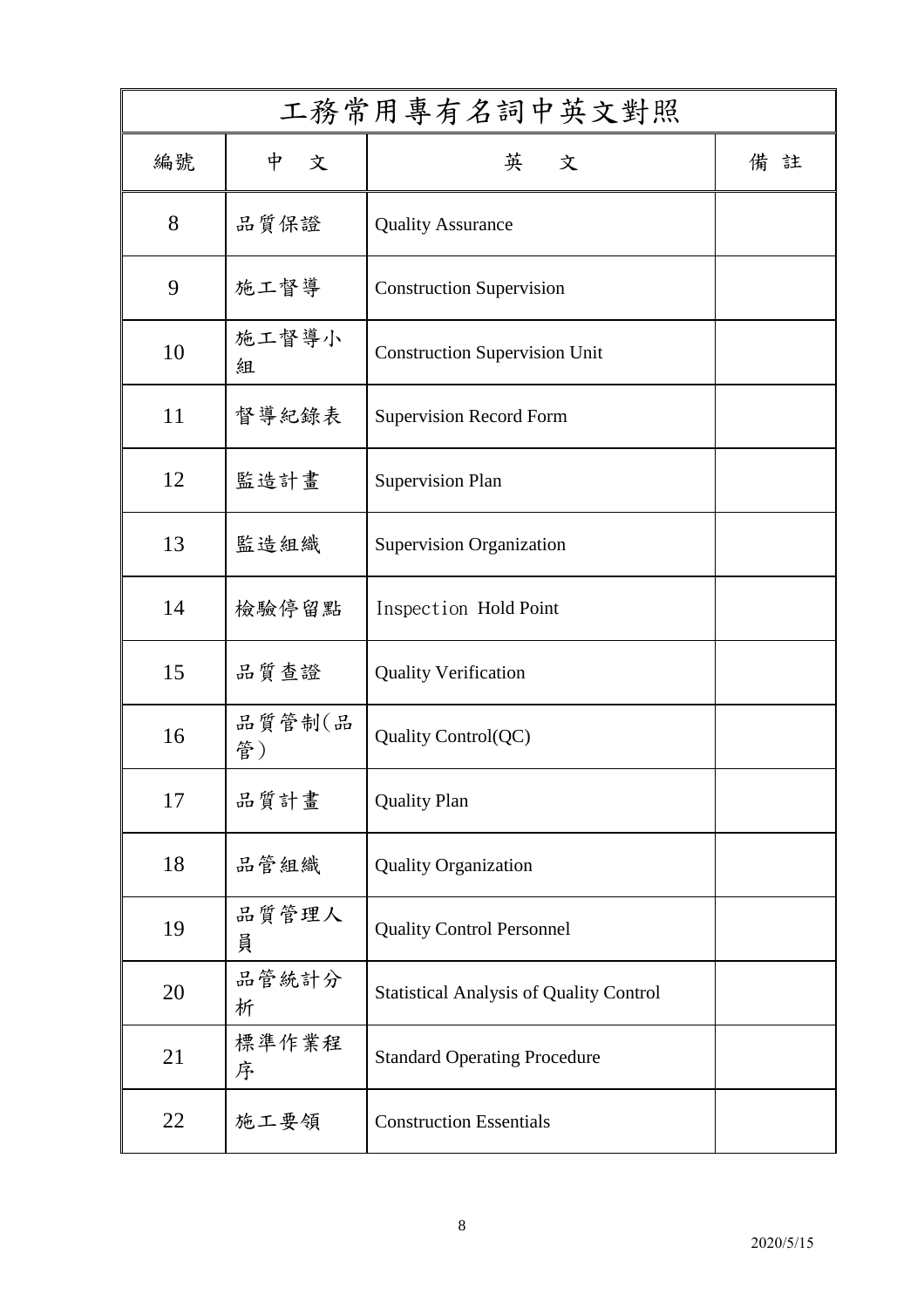| 工務常用專有名詞中英文對照  |            |                                |            |
|----------------|------------|--------------------------------|------------|
| 編號             | 中<br>文     | 英 文                            | 備註         |
| 計              | 管          |                                |            |
| $\mathbf{1}$   | 計畫管理       | Project Management             |            |
| $\overline{2}$ | 細部設計       | Detailed Design                |            |
| 3              | 細部設計<br>顧問 | Detailed Design Consultant     | <b>DDC</b> |
| $\overline{4}$ | 技術建議書      | Technical Proposal             |            |
| 5              | 實際進度       | <b>Actual Progress</b>         |            |
| 6              | 預算執行       | <b>Budget Implementation</b>   |            |
| $\tau$         | 趕工計畫       | Catch-Up Plan                  |            |
| 8              | 工程竣工       | <b>Construction Completion</b> |            |
| 9              | 要徑作業       | <b>Critical Path Activity</b>  |            |
| 10             | 重要里程碑      | Key Milestone                  |            |
| 11             | 主計畫時程      | <b>Master Schedule</b>         |            |
| 12             | 計畫管制       | Project Control                |            |
| 13             | 預定進度       | <b>Scheduled Progress</b>      |            |
| 14             | 時程網圖       | Time-Scaled Network Diagram    |            |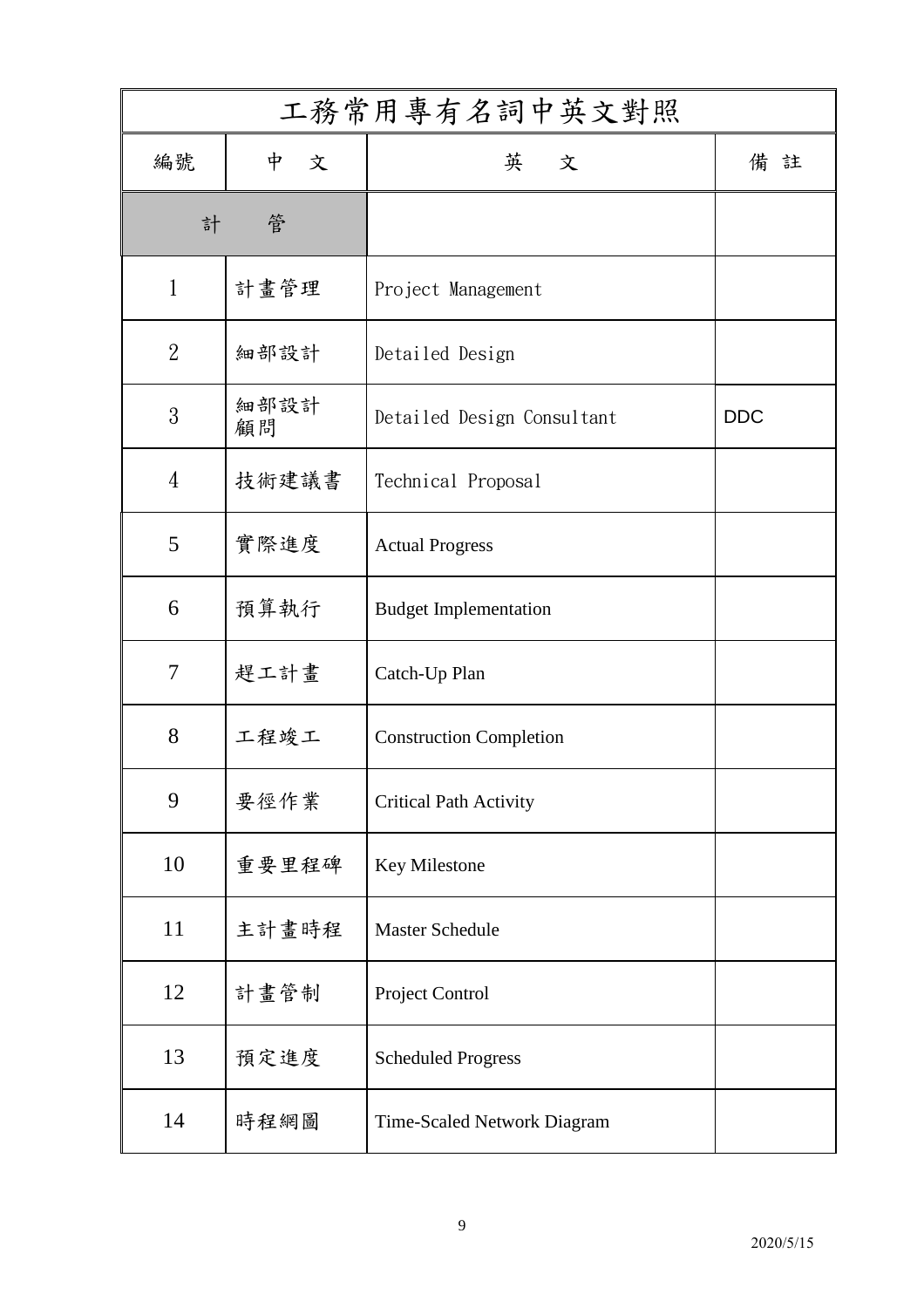| 工務常用專有名詞中英文對照 |             |                                                   |    |
|---------------|-------------|---------------------------------------------------|----|
| 編號            | 中<br>文      | 英 文                                               | 備註 |
| 15            | 工程進度檢<br>討會 | Project progress review meeting                   |    |
| 16            | 分工結構        | Work Breakdown Structure/                         |    |
| 17            | 試運轉         | <b>Trial Run</b>                                  |    |
| 18            | 計畫評核術       | Program Evaluation and Review Technique<br>(PERT) |    |
| 19            | 先行圖示法       | Precedence Diagram Method (PDM)                   |    |
| 20            | 節線圖示法       | Arrow Diagramming Method (ADM)                    |    |
| 21            | 要徑法         | Critical Path Method (CPM)                        |    |
| 22            | 次要徑         | <b>Secondary Critical Path</b>                    |    |
| 23            | 虚擬作業        | Dummy Activity                                    |    |
| 24            | 作業所需時<br>間  | Duration                                          |    |
| 25            | 最早開始時<br>間  | <b>Earliest Activity Start Time(ES)</b>           |    |
| 26            | 最早完成時<br>間  | Earliest Activity Finish Time(EF)                 |    |
| 27            | 最遲開始時<br>間  | Latest Activity Start Time(LS)                    |    |
| 28            | 最遲完成時<br>間  | Latest Activity Finish Time(LF)                   |    |
| 29            | 浮時          | Float                                             |    |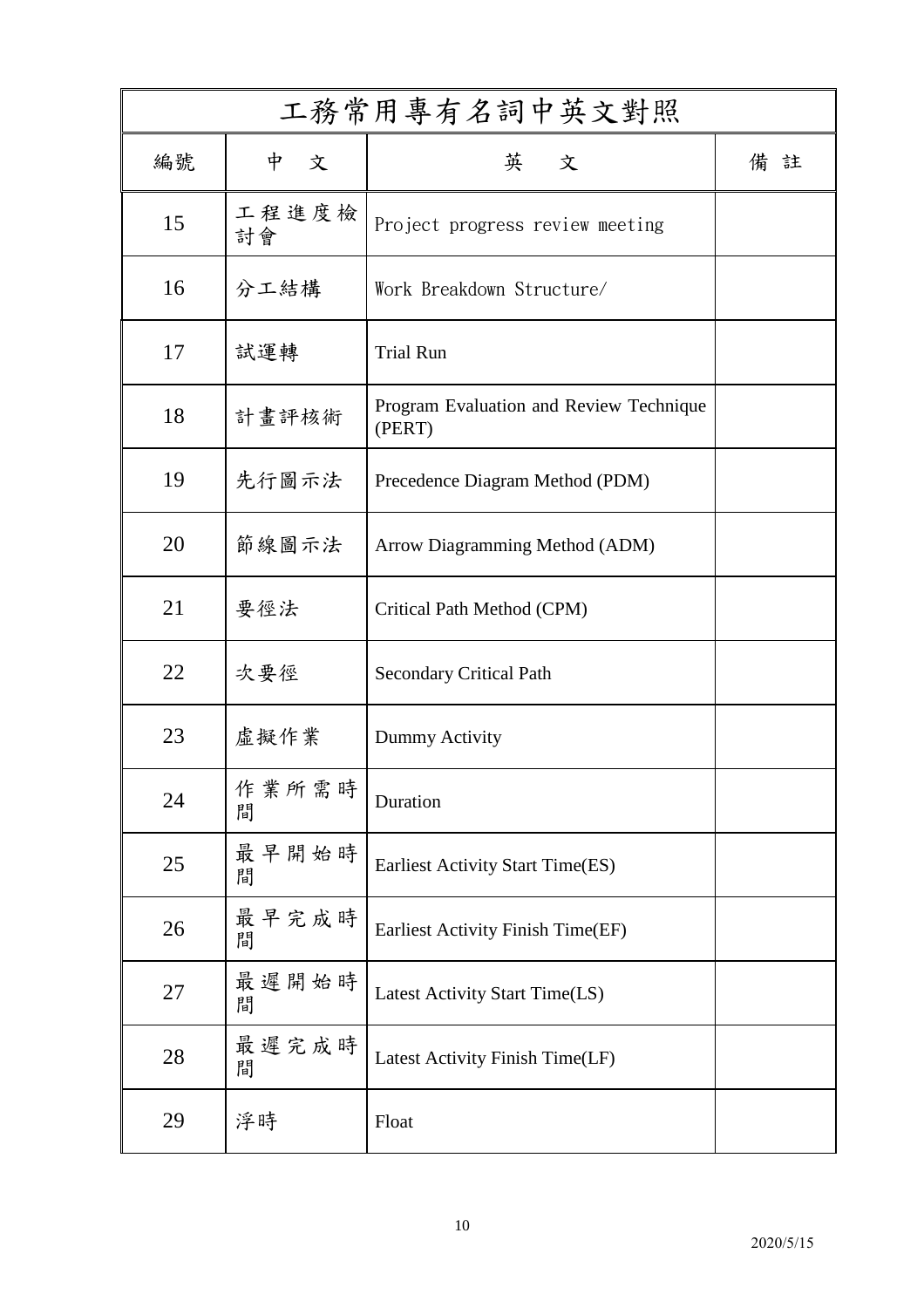| 工務常用專有名詞中英文對照  |               |                                         |    |
|----------------|---------------|-----------------------------------------|----|
| 編號             | 中<br>文        | 英 文                                     | 備註 |
| 30             | 總浮時           | <b>Total Float (TF)</b>                 |    |
| 31             | 自由浮時          | Free Float                              |    |
| 32             | 停工            | Suspension of Work                      |    |
| 33             | 復工            | <b>Resumption of Work</b>               |    |
| 34             | 實質完工          | <b>Substantial Completion of Work</b>   |    |
| 35             | 工程驗收          | Acceptance of Work                      |    |
| 36             | 初驗            | Initial Acceptance Inspection           |    |
| 37             | 正式驗收          | Formal Acceptance Inspection            |    |
| 38             | 接管            | Turnover                                |    |
| 工              | 檢             |                                         |    |
| $\mathbf{1}$   | 聯合檢查          | <b>Validation And Verification Test</b> |    |
| $\overline{2}$ | 剩餘土石方<br>處理稽查 | Spoil Disposal Audit                    |    |
| 3              | 剩餘土石方<br>處理計畫 | Spoil Disposal Plan                     |    |
| $\overline{4}$ | 剩餘土石方<br>處理   | Spoil Disposal Treatment                |    |
| 5              | 水土保持法         | Soil and Water Conservation Act         |    |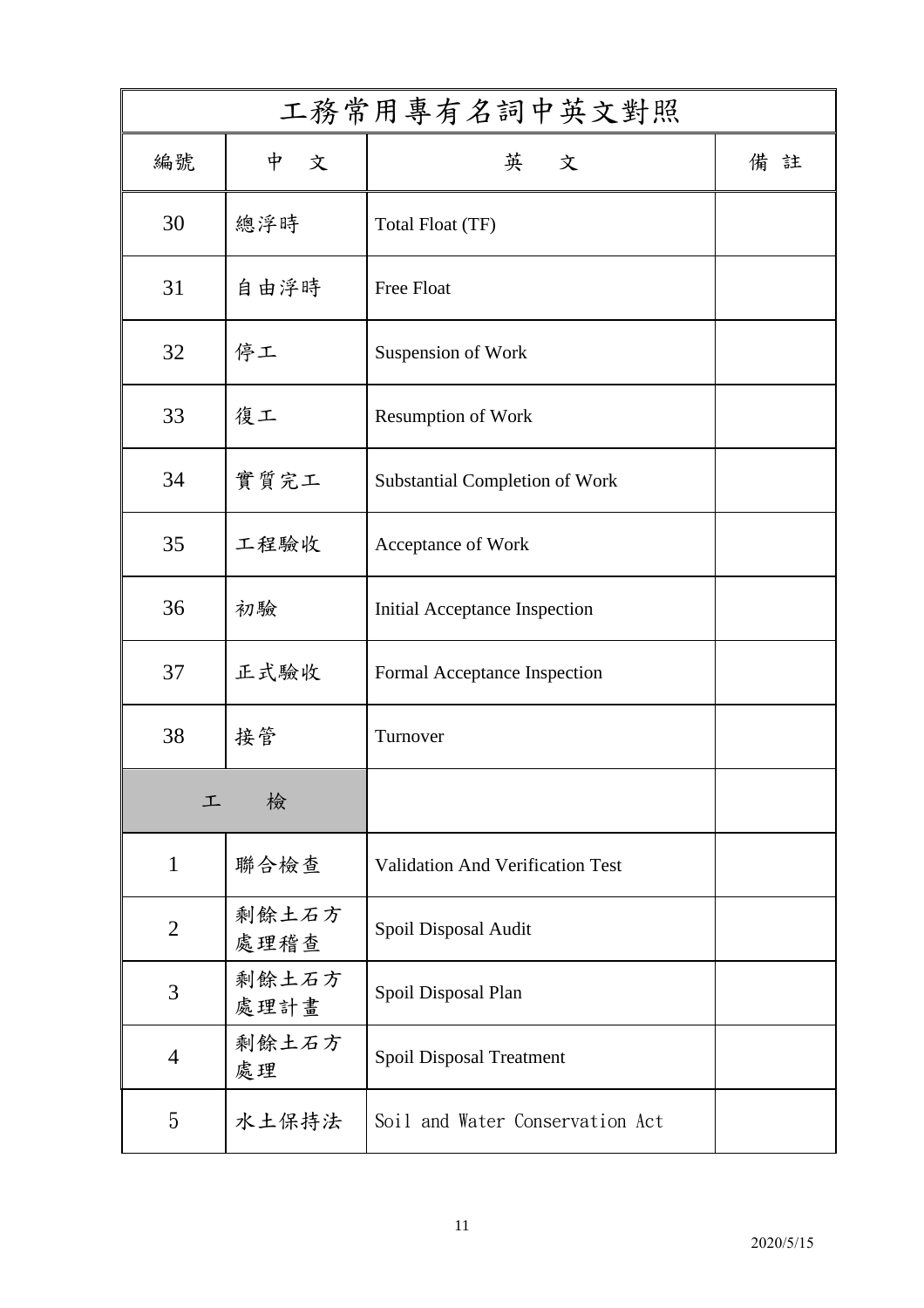| 工務常用專有名詞中英文對照  |               |                                                          |    |
|----------------|---------------|----------------------------------------------------------|----|
| 編號             | 中<br>文        | 英 文                                                      | 備註 |
| $6\phantom{1}$ | 水土保持法<br>施行細則 | Enforcement Rules of Soil and Water<br>Conservation Act  |    |
| 7              | 水土保持技<br>術規範  | Technical Regulations for Soil and<br>Water Conservation |    |
| 8              | 水土保持計<br>畫    | Soil and Water Conservation Plan                         |    |
| 9              | 履勘            | Final Inspection                                         |    |
| 10             | 軌道切換          | Track Switching                                          |    |
| 11             | 靜態測試          | Static Test                                              |    |
| 12             | 動態測試          | Dynamic Test                                             |    |
| 13             | 試運轉           | Trial Run                                                |    |
| 合              | 管             |                                                          |    |
| $\mathbf{1}$   | 施工檢驗          | <b>Construction Examination</b>                          |    |
| $\overline{2}$ | 施工管理          | <b>Construction Management</b>                           |    |
| 3              | 施工計畫          | <b>Construction Plan</b>                                 |    |
| $\overline{4}$ | 施工日報          | Daily Construction Report                                |    |
| 5              | 追加工程          | Extra Work                                               |    |
| 6              | 工地臨時性<br>設施   | Temporary Work of Site                                   |    |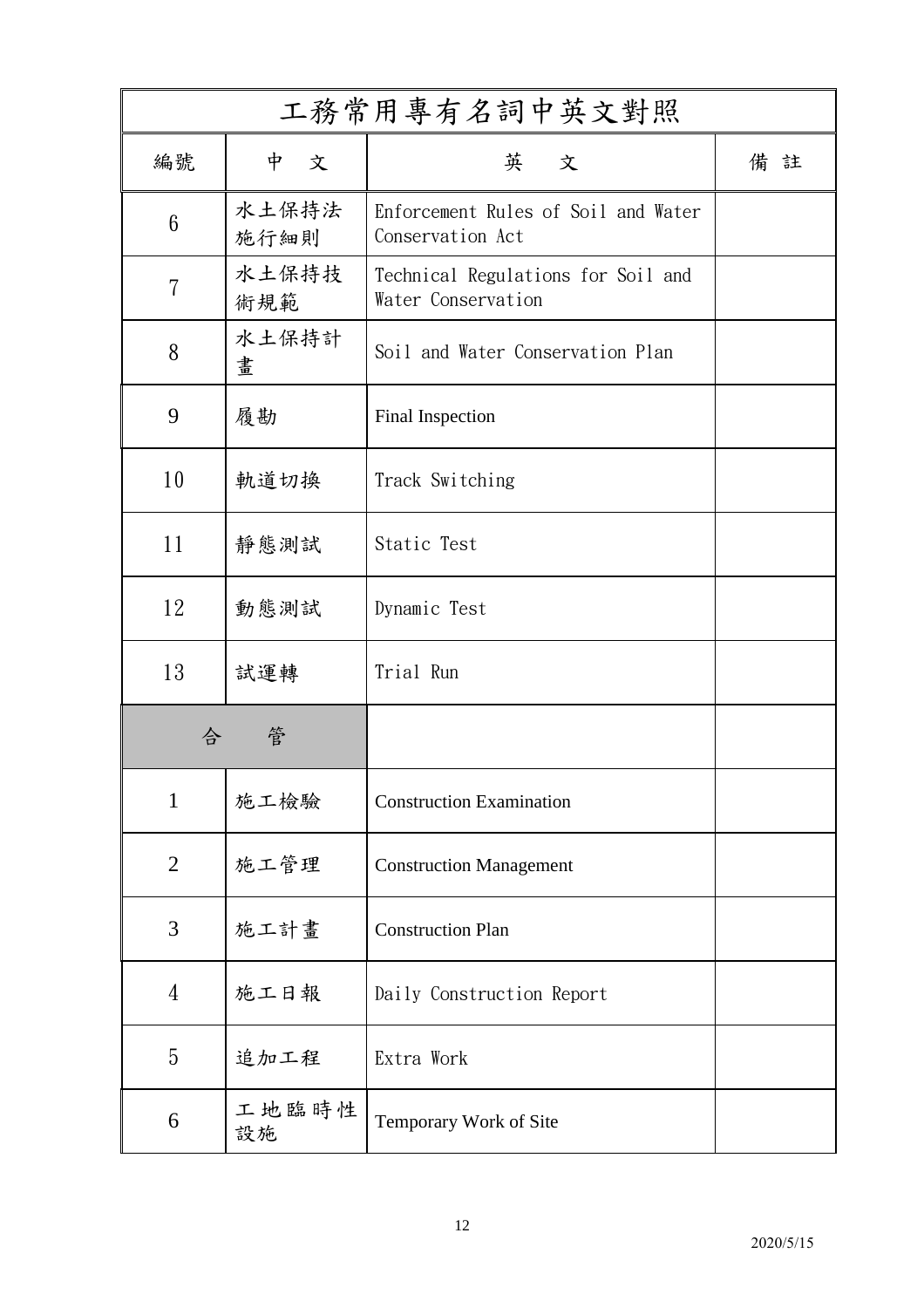| 工務常用專有名詞中英文對照  |             |                               |    |  |  |
|----------------|-------------|-------------------------------|----|--|--|
| 編號             | 中<br>文      | 英 文                           | 備註 |  |  |
| $\overline{7}$ | 永久工程        | Permanent Work                |    |  |  |
| 8              | 臨時工程        | <b>Temporary Work</b>         |    |  |  |
| 9              | 部分工程        | Section of the Work           |    |  |  |
| 10             | 設備          | Equipment                     |    |  |  |
| 11             | 施工設備        | <b>Construction Equipment</b> |    |  |  |
| 12             | 開工日期        | <b>Commencement Date</b>      |    |  |  |
| 13             | 開工通知        | Notice to Proceed             |    |  |  |
| 14             | 結算驗收證<br>明書 | <b>Hand Over Certificate</b>  |    |  |  |
| 15             | 關連契約        | <b>Designated Contract</b>    |    |  |  |
| 16             | 規範          | Specifications                |    |  |  |
| $17\,$         | 圖說          | Drawings                      |    |  |  |
| 18             | 工地          | Site                          |    |  |  |
| 19             | 保固期         | <b>Warranty Period</b>        |    |  |  |
| 20             | 法令          | Enactment                     |    |  |  |
| 21             | 公定假日        | Recognized Holiday            |    |  |  |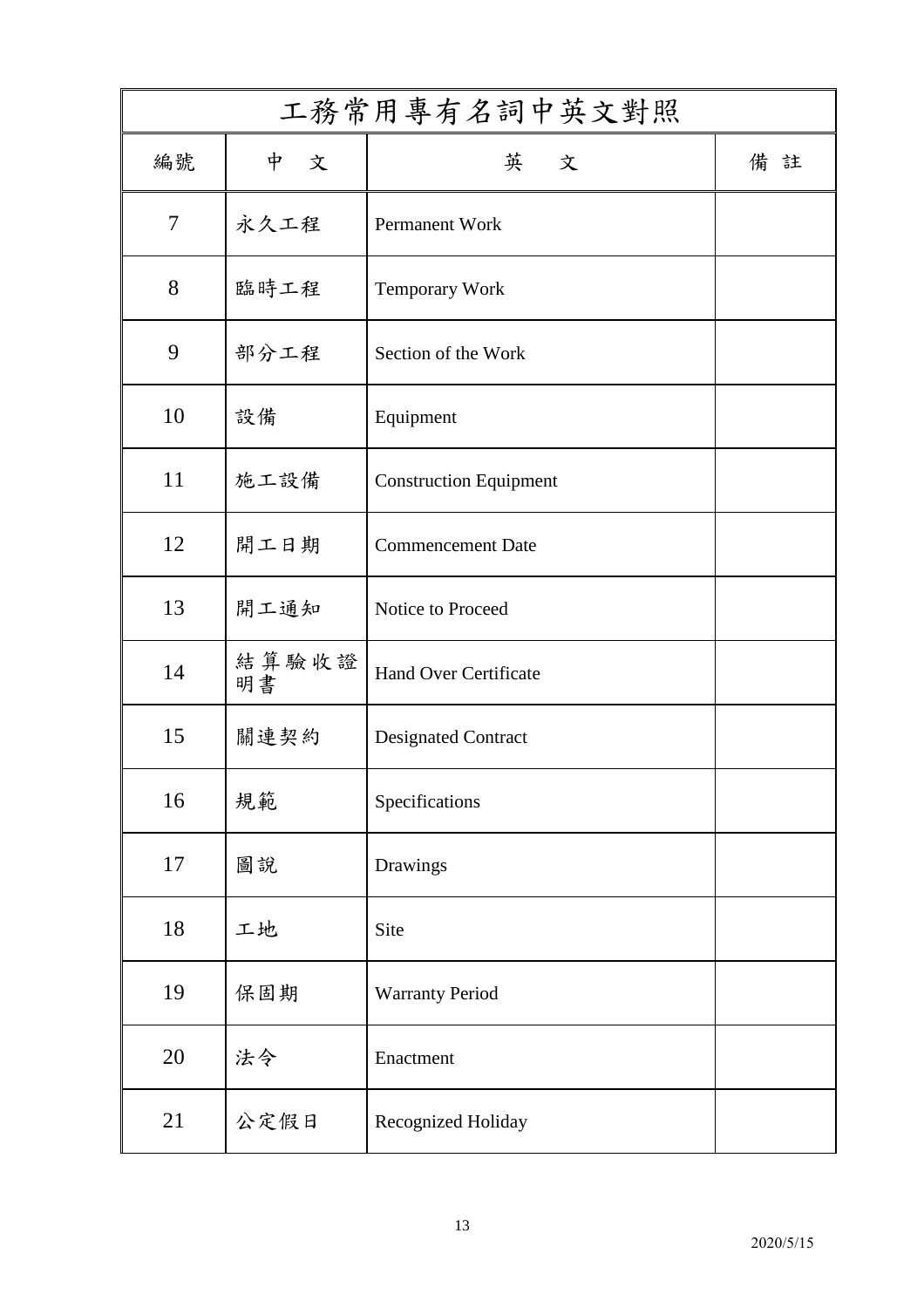| 工務常用專有名詞中英文對照  |                |                                         |    |  |  |
|----------------|----------------|-----------------------------------------|----|--|--|
| 編號             | 中<br>文         | 英 文                                     | 備註 |  |  |
| 22             | 天或日            | Day                                     |    |  |  |
| 23             | 一式計價           | Lump Sum                                |    |  |  |
| 24             | 工期展延           | Duration Extension / Extensions of Time |    |  |  |
| 25             | 保固保證金          | <b>Warranty Bond</b>                    |    |  |  |
| 26             | 保留款            | Retention                               |    |  |  |
| 27             | 逾期罰款           | Overdue Forfeit                         |    |  |  |
| 28             | 實作數量           | <b>Actual Quantity Work Performed</b>   |    |  |  |
| 29             | 計量與計價          | <b>Measure And Valuation</b>            |    |  |  |
| 30             | 履約保證金          | Performance Bond                        |    |  |  |
| 安<br>防         |                |                                         |    |  |  |
| $\mathbf{1}$   | 工程災害           | <b>Construction Disaster</b>            |    |  |  |
| $\overline{2}$ | 營建工程安<br>全衛生手冊 | Construction Safety & Health Manual     |    |  |  |
| 3              | 施工安全計<br>畫     | <b>Construction Safety Plan</b>         |    |  |  |
| $\overline{4}$ | 災害防救計<br>畫     | <b>Disaster Prevention Plan</b>         |    |  |  |
| 5              | 事業單位           | Enterprise                              |    |  |  |